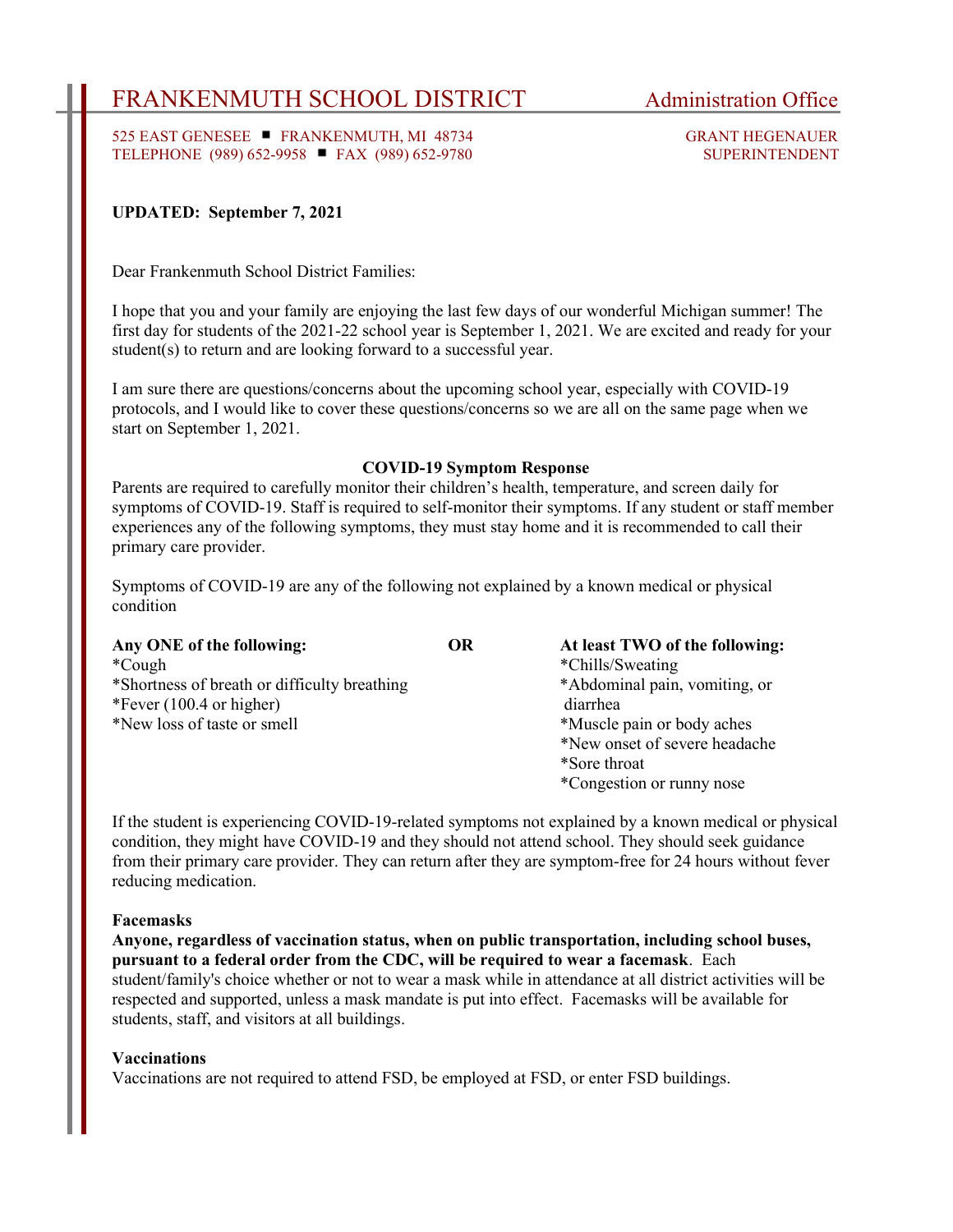### Physical Distancing

The Saginaw County Health Department recommends three feet of physical distancing between students. FSD will attempt to physically distance individuals as recommended and as practicable.

## Screening/Testing

The Frankenmuth School District will not require any screening or COVID-19 testing to attend, participate (including athletic and non-athletic activities), be employed, or enter buildings, unless mandated.

# Ventilation

Proper ventilation can help decrease the number of COVID-19 virus particles present in the air. FSD HVAC systems are monitored on a daily basis, running properly, and we are maximizing ventilation within our buildings.

## Proper Handwashing and Cough/Sneeze Etiquette

The Frankenmuth School District will continue to educate all students and staff on proper handwashing, watching your distance, covering coughs/sneezes and properly disposing of tissues.

### Cleaning and Sanitization

Deep cleaning and sanitization of all school buildings will take place at the end of each school day, with more frequent cleaning and sanitization for high touch surfaces when deemed appropriate.

# Contact Tracing (Isolation and Quarantine)

The Frankenmuth School District will work with the Saginaw County Health Department to report COVID-19 positive individuals and contact trace those individuals who may be considered a close contact. If there is a positive case in your child's class, contact tracing will go as follows:

- When the county threshold is at High Transmission, unvaccinated students and/or staff who are deemed a close contact will be excluded from school for seven days with a negative test conducted on or after day five; or they will need to quarantine for ten days, or they may elect serial antigen testing for all school days within the 10-day quarantine period (or 7-day if PCR tested and negative).
	- 1. The testing protocols for the serial antigen testing strategy are:

Staff and/or students identified as close contacts are to be tested DAILY first thing in the morning at school (conducted in a private area away from others).

Students may ride the bus to school for this testing with continued mask wearing.

All close contacts that test negative can continue to attend/instruct in-person learning for the day while wearing masks and attend sport or extra-curricular activities.

Any close contacts that test positive must be isolated immediately and sent home for PCR confirmatory testing. PCR confirmatory testing is available at the Saginaw County Health Department Monday-Friday, 8:30 – 11:30 am.

 Close contact is defined as being within three (masked) or six feet (unmasked) of a person who is positive for at least 15 minutes (cumulative) with or without a mask, starting from two days before illness onset and/or positive collection. Students and/or staff who are COVID-19 positive will be excluded from school and will need to isolate for ten days.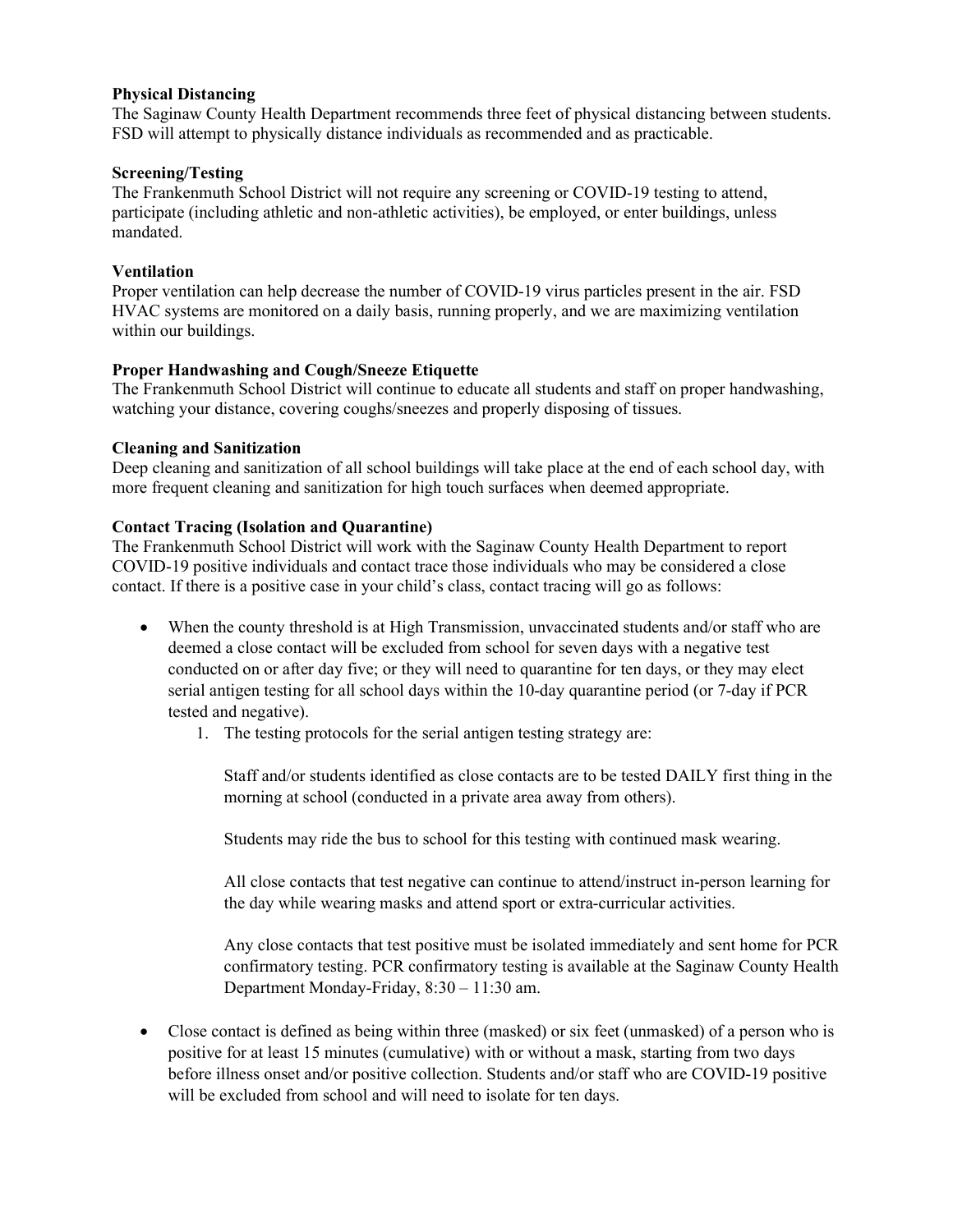- Anyone who has been vaccinated or has tested positive in the last 90 days does NOT have to quarantine, but will need monitor symptoms.
- Anyone who is not vaccinated but wearing a mask must quarantine if they were within 3 feet of the person for 15 minutes.
- Anyone who is not vaccinated and not wearing a mask must quarantine if they were within 6 feet of the person for 15 minutes.
- If your student is sick or displays COVID-19 symptoms, please contact your student's building, and keep them out of school. Below is the self-reporting form FSD is using to discreetly compile COVID positive tests and COVID-related quarantine information. We're encouraging the use of an online form because it doesn't require in-person contact, and you can complete at your convenience 24/7: https://forms.gle/rqAgBqNBRaERSZCy8

### Notification

- Due to health privacy and student data laws, the Frankenmuth School District cannot, and will not, disclose the identity of a staff member or student who has tested positive for COVID-19.
- Staff or students who test positive for COVID-19 may not return to school until they have completed the return protocol provided by the Saginaw County Health Department. The Frankenmuth School District will be provided confirmation that the individual is cleared to return.
- In the event of a positive COVID 19 test, the Frankenmuth School District will work closely with public health officials. The Saginaw County Health Department will investigate and help us identify "close contacts" (people within three feet (if masked) or six feet (if unmasked) of the positive case for 15 minutes or longer) during the infectious period. Close contacts will be directly informed and will be ordered to quarantine by the Saginaw County Health Department if the county threshold is at High Transmission.
- Students who have tested positive or quarantined as a result of "close contact" will be marked as medical-excused for attendance purposes. They will continue to receive instruction through their FSD teachers, with understanding that their situation may require additional time for work completion.
- The Frankenmuth School District will notify staff and parents within the building via email when an individual has tested positive for COVID-19. This will be done as a precautionary measure. We will be as transparent as legally possible with our communications.

# FAQ

### Can we as a school district choose not to follow mandates?

No. Per Michigan Health Code, we must adhere to all mandates issued from the local health department. The Saginaw County Health Department has the legal right to give mandates and enforce those mandates. FSD continues to review all mandates and recommendations with both the health department and our legal counsel. Information regarding the Saginaw County Return to Learn Interim Guidance can be found at the following links:

https://www.saginawpublichealth.org/media/3bflqdkg/schd\_return\_to\_learn\_interim\_guidance\_8\_12\_21.pdf

https://www.saginawpublichealth.org/media/aubhhhls/quarantine\_fact\_sheet\_8\_12\_2021.pdf